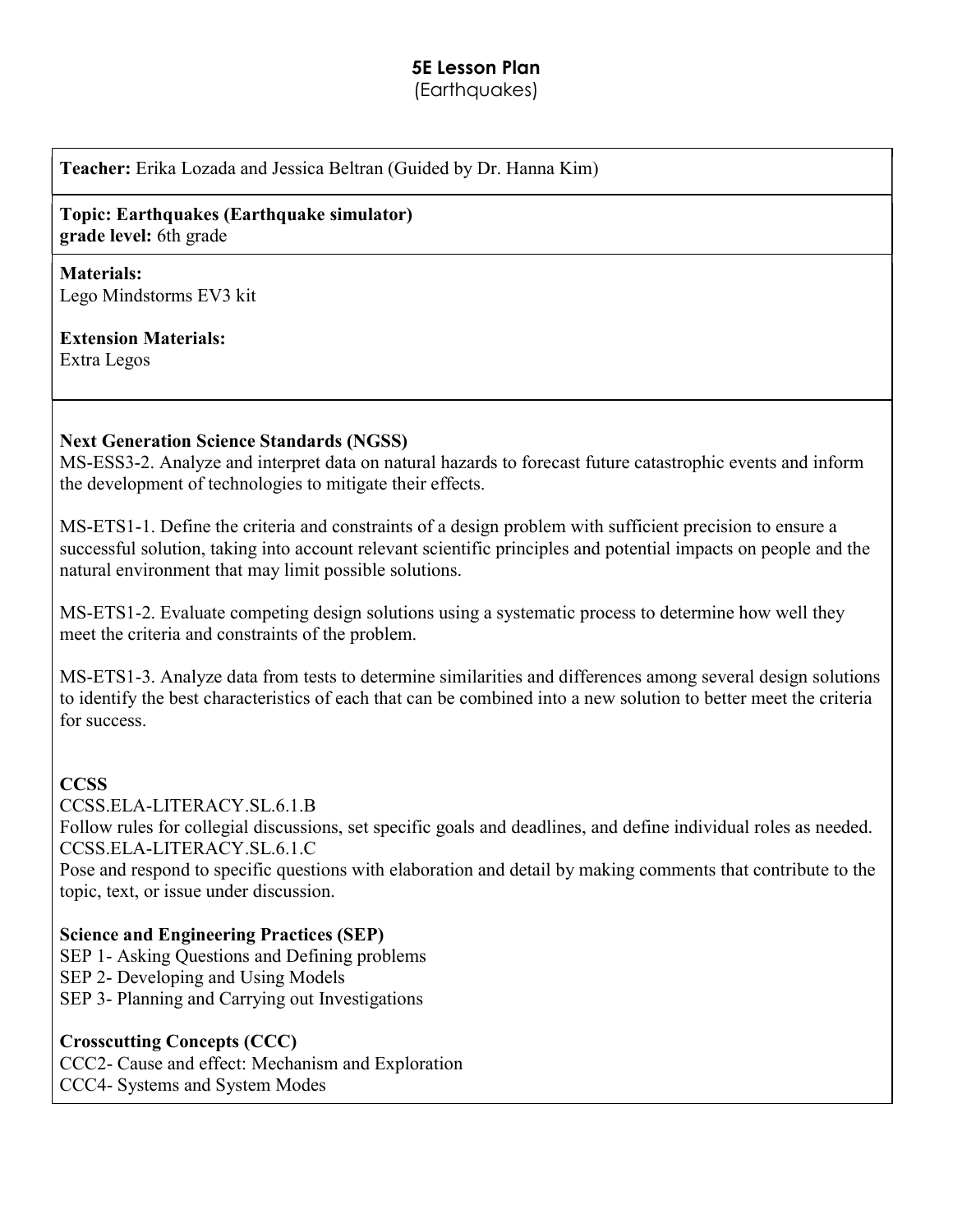#### 5E Lesson Plan (Earthquakes)

## Integration with Math Practices (MP)

MP4- Model with Mathematics MP5- Use appropriate tools MP7- Look for and make use of Structure

## Lesson objective(s):

Students will be able to:

- Identify
- Compare
- Create
- Evaluate
- Apply

Misconceptions about Earthquakes

- Earthquakes happen randomly across the earth's surface.
- The ground opens up during an earthquake.

#### Differentiation strategies to meet diverse learner needs:

#### EL Students:

Students will be provided with synonyms for the vocabulary words. A worksheet with the LEGO pieces and their names will be printed in English and Spanish.

## Gifted Students:

Gifted students will work by themselves.

## Students with LD:

Pictures of each step by step will be printed out for students to follow along.

## ENGAGEMENT

- Will begin class by creating a KWL chart: K (What students already know), W (what students want to learn), and L (what students learned) this chart will engage students to learn about earthquakes
- Then students will watch this animation of an earthquake that took place in Mexico, Puebla. https://www.youtube.com/watch?v=0ag99jKAt-o
- Students will share what they thought of the film.
- Earthquakes in the world (US, Japan, Mexico, Peru, Hawai etc)
- Cause of earthquakes (san andreas fault, P wave and S wave, etc)
- Vocabulary list (epicenter, tectonic, plate, earth crust, fault line, P and S wave, magnitude/scale etc)
- Teacher asks the students what they can do to prevent from being hurt or their belongings from being destroyed in an earthquake. Teacher asks the students to pair up with their elbow partner to share their response.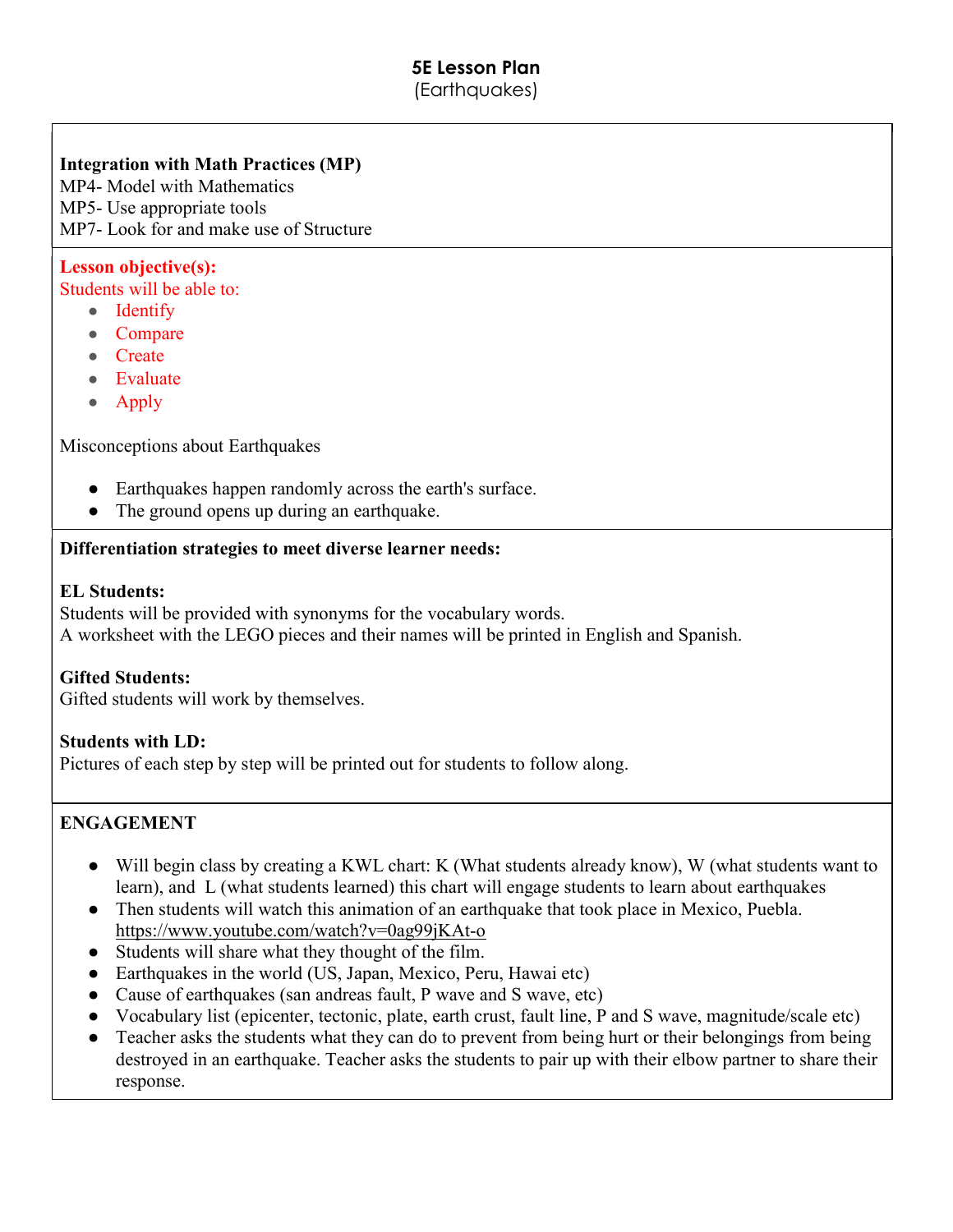## EXPLORATION:

#### Build and program an earthquake simulator and model buildings

Following building instructions, students will form groups to create and program a robotic earthquake simulator using the Lego Mindstorms EV3 kit. After this, they will construct and test their own building designs with the simulator to determine the structural integrity in the event of an earthquake.

#### 1. Simulator Construction

This model utilizes an elevated programmable brick, a cart to represent the test region, or "ground," and a piston to create the pushing/pulling motion for the cart, thus creating a basic simulation of an earthquake.

#### 2. Introduction to Coding: Hour of Code

In coding the model, it's important for the students to understand the basic principles of programming. To that end, an hour will be spent on the Hour of Code website, where the students will learn these concepts via introductory coding.

#### 3. Introduction to EV3 Environment

The students will be shown the basics of handling the Lego Mindstorms EV3 environment: Relevant blocks and their uses, how they relate to universal coding principles, and the manner in which the motors perform would be examples of this.

#### 4. Simulator Programming

After the introduction, students are expected to program the simulation. The program in its initial state would be programmed to start at a low power level, to allow students to see the effects of a simulated earthquake at a low magnitude. The students would then increase the power in the program to represent higher magnitudes for testing purposes.

#### 5. Increase the magnitude with loops

The students, after testing the stability of their buildings at the initial magnitude, should modify the program to incorporate a loop in order to iterate, and write down predictions for whether their buildings will withstand a test at this higher magnitude.

#### Note:

The motors used for the simulator can have slight variances, possibly causing small fluctuations in the results for each group.

## EXPLANATION

- Students will explain their process, difficulties, and strengths in creating the robot.
- Major discussions

It's important to allow teams to compare their designs, so that they can see the differences in effectiveness between different types of structures. Other important questions for students to consider, both when looking at their own buildings and the buildings of other teams, are:

- What are the advantages and disadvantages of the structure?
- Does the building appear to be capable of withstanding the simulation at its current (or higher) powers? What aspects of the design would allow it to do so? What aspects could be improved?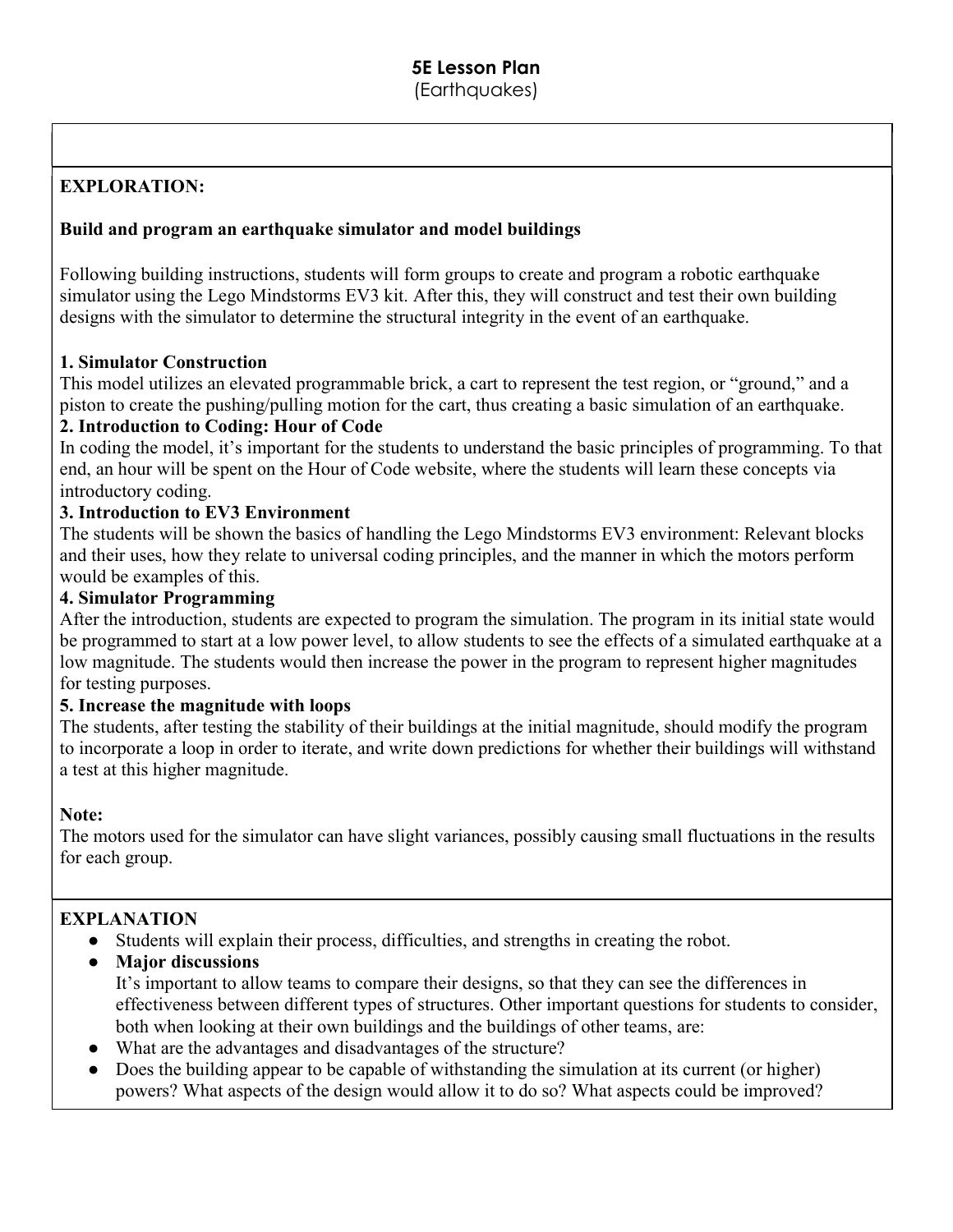(Earthquakes)

• Which design shapes seem to be most effective for structural integrity? Why?

## EXTENSION (inquiry approach)

## 1. Change the height.

After students get an understanding of the earthquake simulator, they will be instructed to build their own buildings with their goal of having their buildings withstand as many levels of magnitude as possible. Students will design buildings of different heights. They will then compare the buildings, to see which ones are able to withstand the most levels of magnitude. The goal is to have students discover that buildings with smaller heights are able to withstand more magnitude than buildings that are taller.

## 2. Change the width of the base.

Students will be instructed to use the materials provided to create buildings with different bases (narrow or wide) while maintaining the height the same. They will then test the buildings with the earthquake simulator. After testing their findings, they will record their quantitative and qualitative data. The goal is to have the students discover that buildings with wider bases are able to resist higher magnitudes than buildings with narrow bases.

## 3. Change buildings.

After the students have come up with both of their discoveries, they will be instructed to try to build the tallest building that can withstand a level 8 magnitude earthquake. During this time, students will use their knowledge acquired to explore more structures.

## EVALUATION

We will assess their knowledge by using a pre and post survey that will indicate what they have learned. Mention about the CT rubric here too.

- a. Science content: Assess their knowledge (learning) about earthquakes
- b. Robotics: Assess their computational thinking skills using the CT rubric (attached).
- Teacher will ask students what computational skills they found themselves using throughout the entire experiment.
- Then teacher will ask students to pair up with their elbow partner to discuss the computational thinking they used.

## **Resources**

LEGO Education. (n.d.). Robust Structures - WeDo 2.0 Science - Lesson Plans - LEGO Education. Retrieved June 20, 2018, from https://education.lego.com/en-us/lessons/wedo-2-science/robust-structures Internet resources: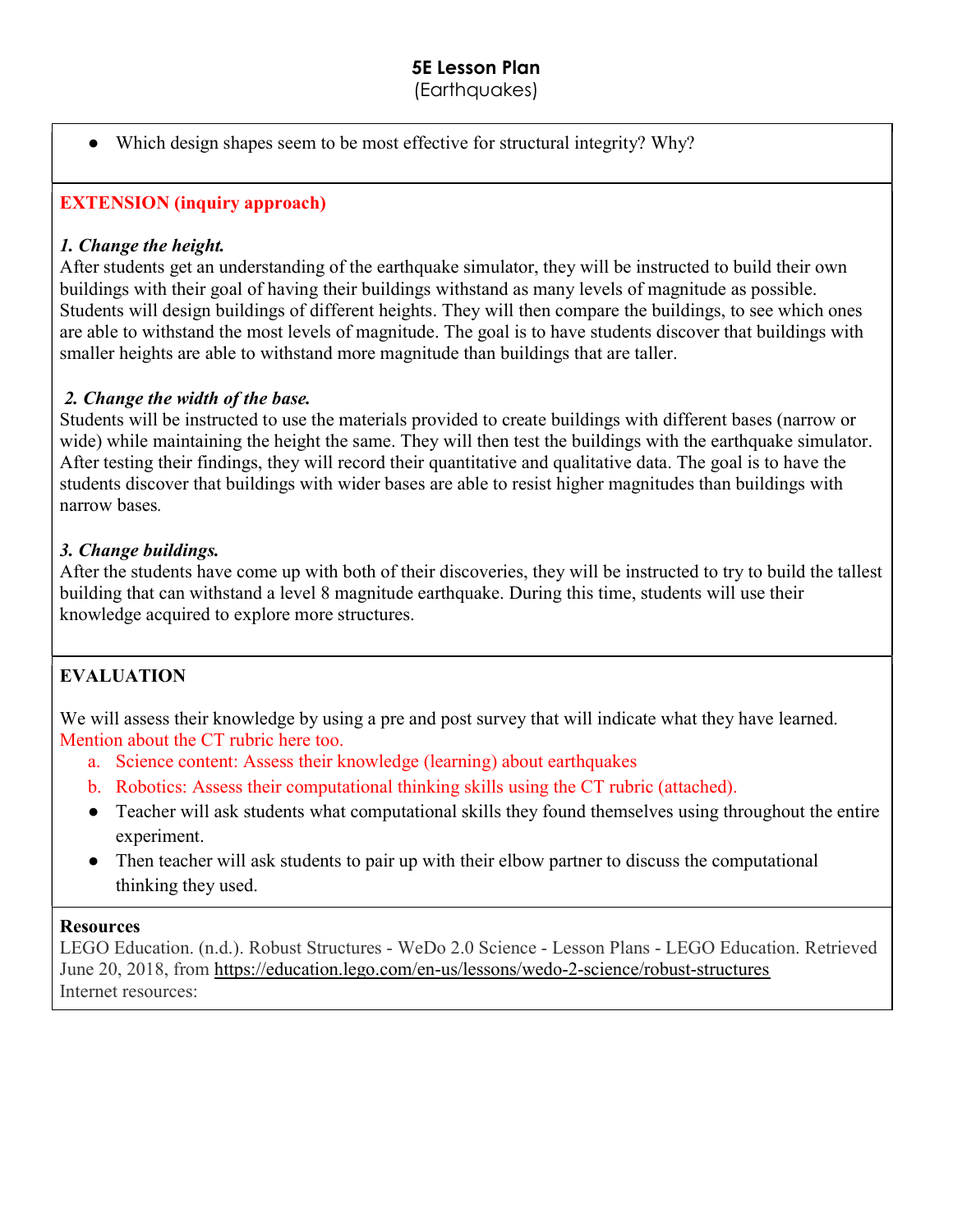## 5E Lesson Plan (Earthquakes)

#### A. Computational Thinking Rubric

| \ Quality<br>Criteria \                                                           | <b>No/Limited</b><br>Proficiency (1 pt.)                                                                            | <b>Some Proficiency</b><br>$(2 \text{ pts.})$                                                                            | Proficiency<br>$(3 \text{ pts.})$                                                                                                         | <b>High Proficiency</b><br>$(4 \text{ pts.})$                                                                                                       |
|-----------------------------------------------------------------------------------|---------------------------------------------------------------------------------------------------------------------|--------------------------------------------------------------------------------------------------------------------------|-------------------------------------------------------------------------------------------------------------------------------------------|-----------------------------------------------------------------------------------------------------------------------------------------------------|
| Decomposition of a<br>problem into<br>smaller, more<br>manageable parts           | Not able to break down<br>the problem                                                                               | Recognizes some parts of the problem but<br>unable to identify key contributing components                               | Identifies the key<br>components that<br>contribute to the<br>problem                                                                     | Identifies the key<br>components that<br>contribute to the<br>problem and describes<br>their significance                                           |
| <b>Ability</b> to<br>manipulate<br>variables/paramete<br>rs for desired<br>result | Unable to differentiate<br>between different<br>variables/parameters or<br>determine their effect<br>upon the model | Understands significance of<br>variables/parameters, but cannot properly<br>change them to cause variations in the model | Has good grasp of<br>significance of<br>variables/parameters; is<br>able to manipulate<br>models accordingly<br>after initial instruction | Has excellent<br>grasp of<br>variables/parameters; is<br>able to change models<br>correctly with little<br>guidance                                 |
| Analyze and<br>interpret program<br>output or data                                | Unable to describe<br>program output or data                                                                        | Describes program output or data, but<br>incorrectly interprets the meaning                                              | Correctly interprets the<br>meaning of the program<br>output or data                                                                      | Correctly interprets the<br>meaning of the program<br>output or data and<br>draws conclusions<br>within the context of the<br>program's limitations |
| Use algorithmic<br>thinking to modify<br>or construct<br>computer code            | Cannot develop steps to<br>modify or construct<br>computer code                                                     | Begins to develop steps to modify or construct<br>computer code, but some steps are missing or<br>not in a logical order | Series of steps to<br>modify or construct<br>computer code is<br>complete and in logical<br>order                                         | Series of steps to<br>modify or construct<br>computer code is<br>complete, in logical<br>order, and efficient                                       |
| <b>Generalize to</b><br>another problem or<br>discipline                          | Cannot conceive of how<br>the program could be<br>transferred to address<br>another problem                         | Relates program's problem-solving process to<br>another context, but with flawed logic                                   | Logically describes a<br>broader application of<br>the program's problem-<br>solving process to<br>address another<br>problem             | Logically describes<br>broader applications of<br>the program's problem<br>solving process to<br>address problems in<br>multiple disciplines        |

B. Science learning rubric (you will create the science content rubric in the class)

Lesson plan created by: Erika Lozada and Jessica Marie Beltran, and Dr. Hanna Kim. In support with Adam Erbacher and Dr. Rachel Adler